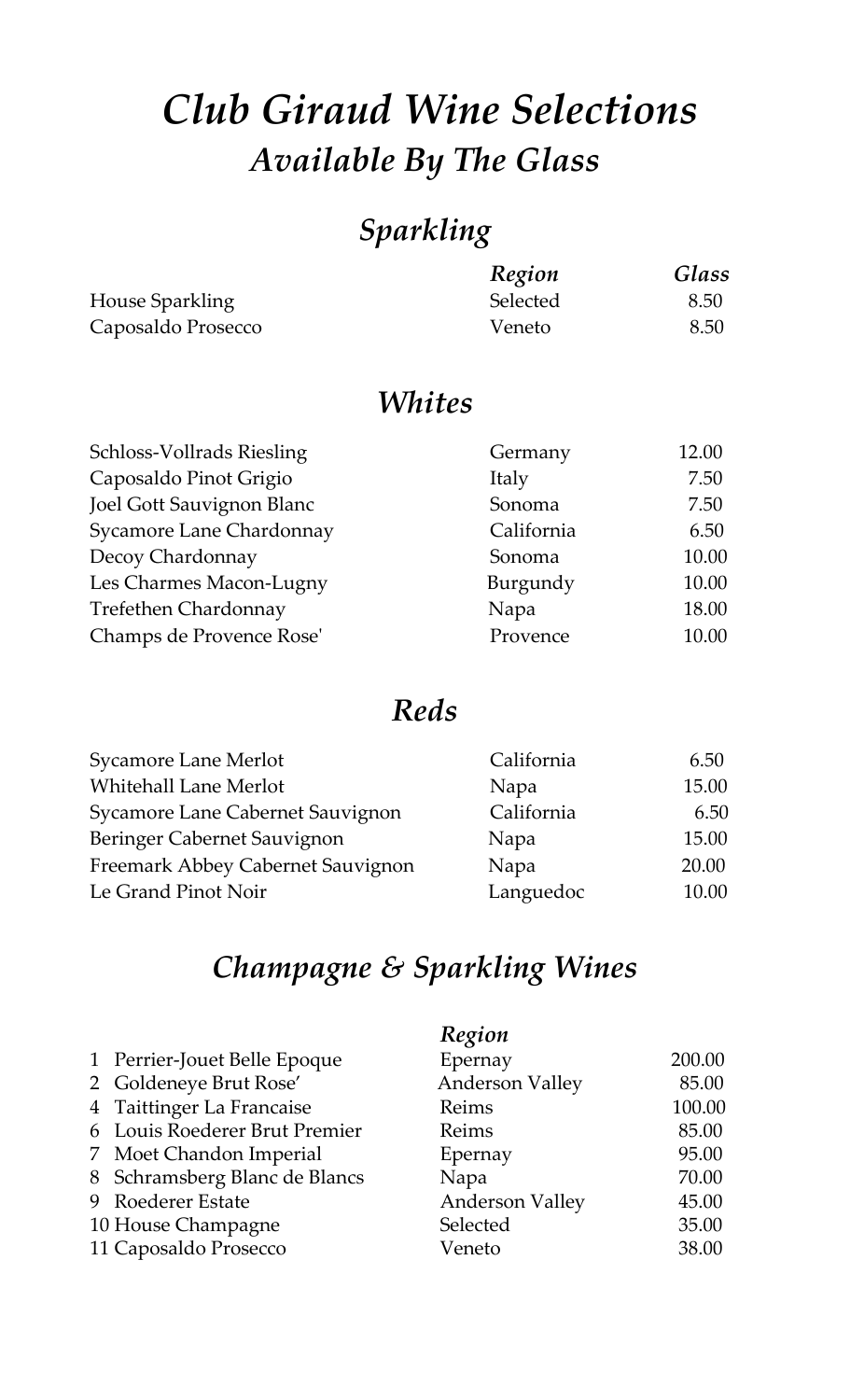## *White Wines*

## *Chardonnay*

### *Region*

|    | 20 Chalk Hill       | Sonoma               | 85.00 |
|----|---------------------|----------------------|-------|
|    | 22 Cakebread        | Napa                 | 90.00 |
|    | 23 Patz & Hall      | Sonoma               | 55.00 |
|    | 24 Simi Reserve     | Russian River        | 65.00 |
|    | 26 Hartford Court   | Russian River        | 63.00 |
|    | 27 Trefethen        | Napa                 | 70.00 |
|    | 28 Sonoma-Cutrer    | <b>Russian River</b> | 55.00 |
| 29 | Rutherford Ranch    | Napa                 | 45.00 |
|    | 30 Decoy Chardonnay | Sonoma               | 45.00 |
|    | 31 Toad Hollow      | North Coast          | 32.00 |
|    | 35 St. Francis      | Sonoma               | 45.00 |
|    | 36 Chateau St. Jean | Sonoma               | 30.00 |
|    | 38 Sycamore Lane    | California           | 28.00 |

### *Other White Varietals*

| 50 Willakenzie Pinot Gris    | Yamhill-Carlton | 36.00 |
|------------------------------|-----------------|-------|
| 51 Caposaldo Pinot Grigio    | Veneto          | 28.00 |
| 52 Amici Sauvignon Blanc     | Napa            | 40.00 |
| 53 Joel Gott Sauvignon Blanc | Sonoma          | 35.00 |
| 54 Caymus Conundrum          | California      | 52.00 |
| 55 Schloss-Vollrads Riesling | Germany         | 52.00 |

### *French*

| 56 Selected Puligny Montrachet | Cote de Beaune | 120.00 |
|--------------------------------|----------------|--------|
| 57 Selected Meursault          | Cote de Beaune | 120.00 |
| 58 Selected Pouilly Fuisse     | Maconnais      | 65.00  |
| 59 Domaine Delaporte Sancerre  | Sancerre       | 54.00  |
| 60 Les Charmes Macon-Lugny     | Maconnais      | 38.00  |
| 61 Louis Jadot Macon-Villages  | Maconnais      | 34.00  |
| 62 Bieler Pere et Fils, Rose'  | Provence       | 35.00  |
| 63 Champs de Provence Rose'    | Provence       | 40.00  |